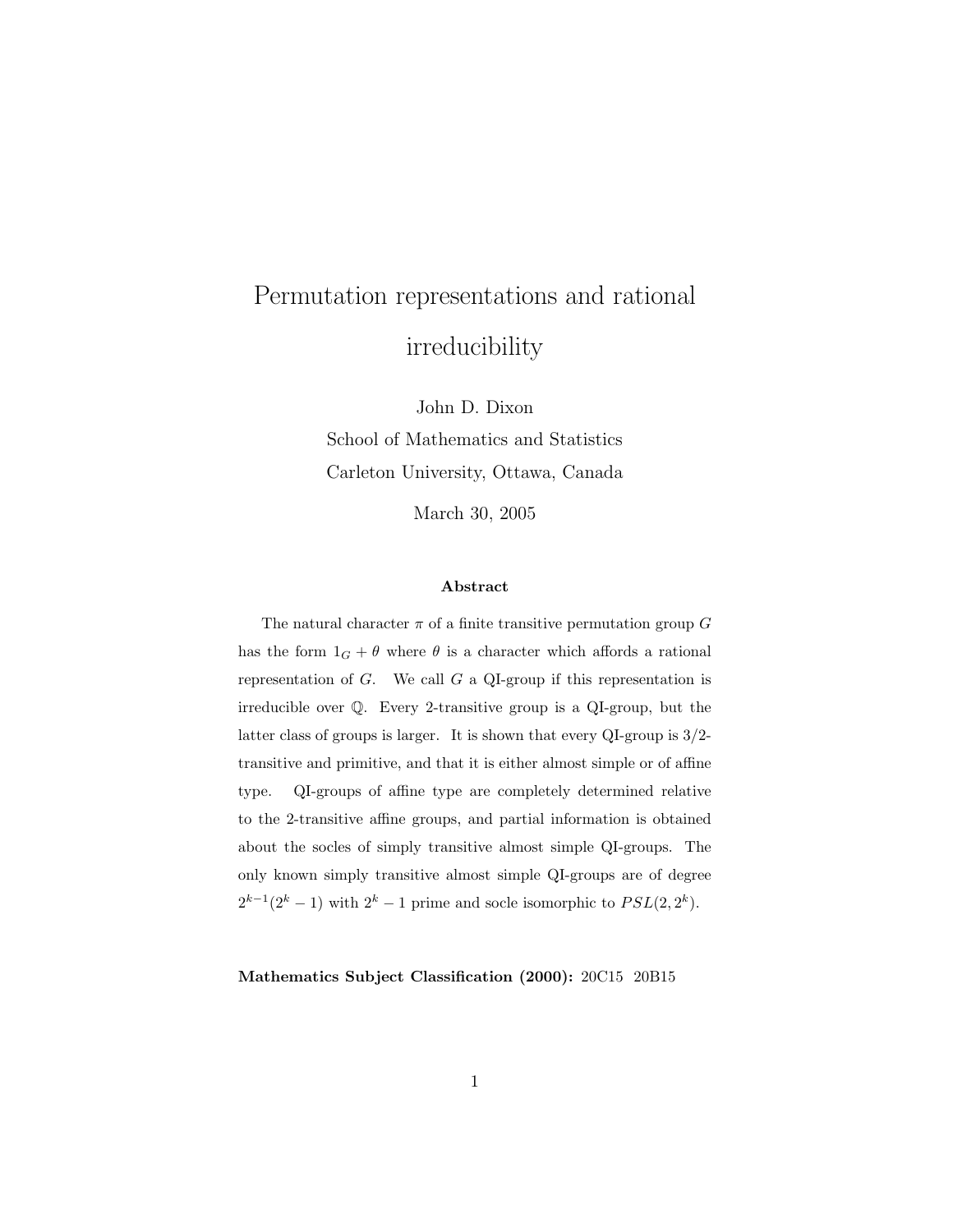#### 1 Introduction

Let G be a finite transitive permutation group with the natural character π. Then π can be written in the form  $1_G + \theta$  where the character  $\theta$  can be afforded by a representation over the rationals. For the purposes of this paper we shall call G a  $QI$ -group if this representation is  $\mathbb{Q}$ -irreducible, and consider the question: which permutation groups are QI-groups? (In what follows all groups considered are finite.)

There is a related question: when is the character  $\theta$  irreducible over the rationals in the sense that it cannot be written as a sum of two rational valued characters? Lemma  $6(c)$  below shows that the two problems are identical.

There are two well known classes of QI-groups. If  $G$  is 2-transitive, then the inner product  $[\pi, \pi] = 2$  and so  $\theta$  is absolutely irreducible. In this case G is certainly a QI-group. On the other hand, if  $x$  is a p-cycle for some prime  $p$ , then the rational form of the corresponding permutation matrix consists of a block of size 1 and a block of size  $p-1$  because the cyclotomic polynomial of order  $p$  is irreducible over  $\mathbb Q$ . Every transitive permutation group of degree p contains such an element, and so must be a QI-group. We may consider these two classes of groups as "trivial" examples.

**Example 1** Using GAP [6] and its tables of primitive permutation groups we easily found two nontrivial examples of affine groups which are QI-groups: one of degree  $3^3$ , rank 3 and of the form  $3^3$  : 13 and a second of degree  $7^2$ , rank 4 and of the form  $7^2$  : 16. Of course all subgroups of the corresponding symmetric groups which contain these groups are also QI-groups.

**Example 2** Using the ATLAS [3] we found examples of simple groups which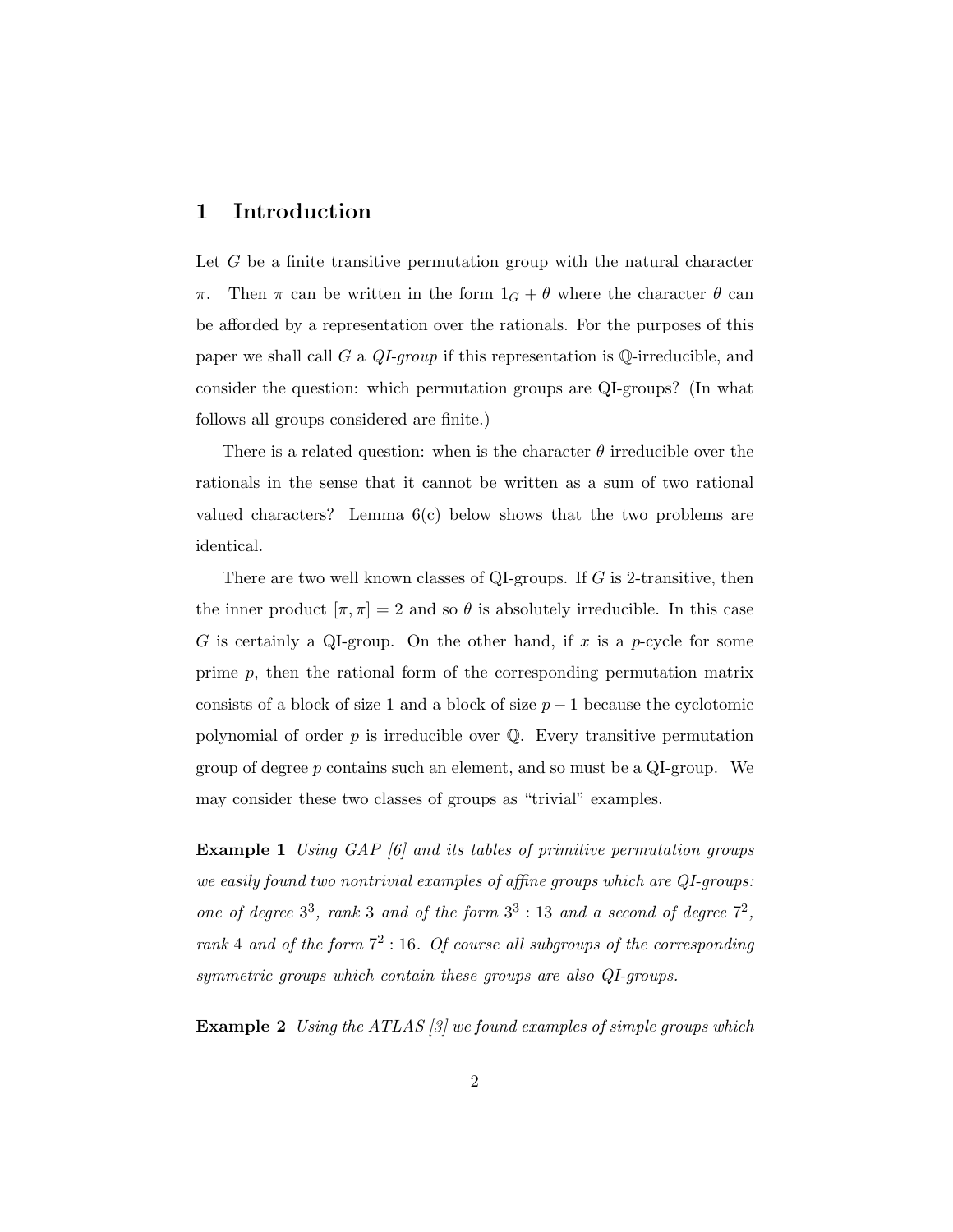are QI-groups but not 2-transitive. A transitive permutation representation of  $PSL(2, 2^3)$  of degree 28 and rank 4, and a transitive permutation representation of  $PSL(2, 2^5)$  of degree 496 and rank 16 are both QI-groups. Interestingly,  $G := PSL(2, 2^4)$  has a permutation representation  $\pi$  of degree 120 and rank 8 such that  $\pi - 1_G$  is a sum of 7 distinct absolutely irreducible characters of the same degrees, but these characters are not Galois conjugates and so this group does not provide an example of a QI-group.

Our main results are the following. The first generalizes a classical theorem of Burnside which states that the socle of a 2-transitive group is either a regular elementary abelian  $p$ -group or is a simple group (see, for example, [4, Theorem 7.2E]). Recall that a permutation group is 3/2-transitive if it is transitive and the nontrivial orbits of the point stabilizers all have the same length.

**Theorem 3** Every QI-group is  $3/2$ -transitive and primitive. It is either almost simple or of affine type.

In the case of affine type the groups are closely tied to 2-transitive groups.

**Theorem 4** A QI-group G of affine type of degree  $p^d$  (p prime) is almost 2-transitive in the sense that it is a subgroup of a 2-transitive group  $\bar{G}$  and contains the derived subgroup  $\bar{G}'$ . Moreover, the index of G in  $\bar{G}$  divides  $p-1$  and the rank of G is of the form  $1+s$  where s divides  $p-1$ .

In Section 4 we prove a more precise statement, giving necessary and sufficient conditions for a subgroup of a 2-transitive group of affine type to be a QI-group. A theorem similar to Theorem 4 is false for the class of almost simple QI-groups. Indeed, in the example above, there is a QIgroup G of degree 496 isomorphic to  $PSL(2, 2^5)$ , but it is easily shown that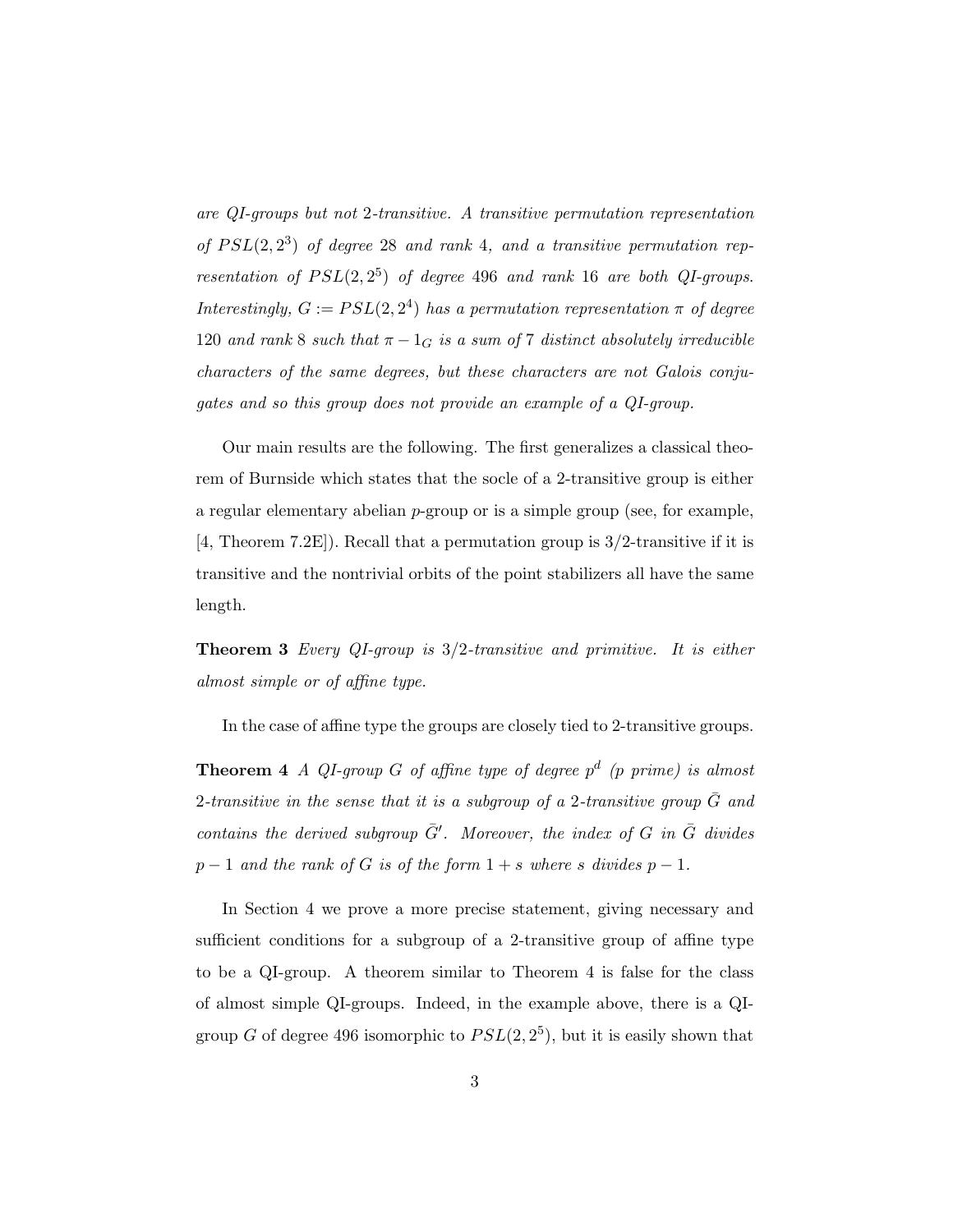the normalizer of G in  $S_{496}$  is not 2-transitive (indeed  $\pi - 1_G$  is a sum of 15 absolutely irreducible characters, but  $G$  has index only 5 in its automorphism group).

#### 2 Basic properties of QI-groups

Let G be a finite transitive permutation group on a set  $\Omega$  of size n and let  $H := G_{\alpha}$  be a point stabilizer of G for some  $\alpha \in \Omega$ . Then the permutation character  $\pi$  for G is equal to  $1_H^G$  and (as above) can be written in the form  $\pi = 1_G + \theta$ . We shall frequently use the following simple observation.

**Lemma 5** The permutation character  $\pi$  of a transitive group G cannot be written in the form  $1_G + m\theta'$  for an integer  $m > 1$  and character  $\theta'$ .

**Proof.** Since G is transitive, it contains an element x, say, which is fixed point free. The equation  $0 = \pi(x) = 1 + m\theta'(x)$  would contradict the fact that  $\theta'(x)$  is an algebraic integer.

The orbitals of G are the orbits  $\Delta_1, \Delta_2, ..., \Delta_r$  of G on the set  $\Omega \times \Omega$ , where we may assume that  $\Delta_1$  denotes the diagonal orbital  $\{(\alpha, \alpha) | \alpha \in \Omega\}$ . The rank r of G is the number of orbitals and, as is well known,  $r =$  $[\pi,\pi] := |G|^{-1} \sum_{x \in G} \pi(x)^2$ . Using the representation of G in terms of  $n \times n$ permutation matrices, the centralizer ring C consists of the rational  $n \times n$ matrices which commute with all of these permutation matrices. The ring C is a Q-algebra of dimension r and has a basis  $z(\Delta_i)$   $(i = 1, ..., r)$  where  $z(\Delta_i)$  is a  $\{0,1\}$ -matrix whose  $(\alpha,\beta)$ th entry is 1 if and only if  $(\alpha,\beta) \in \Delta_i$ (see [12, Chapter V] or [2, Chapters 2 and 3]). We write  $Irr(G)$  to denote the set of irreducible characters of G.

Lemma 6 Using the notation above: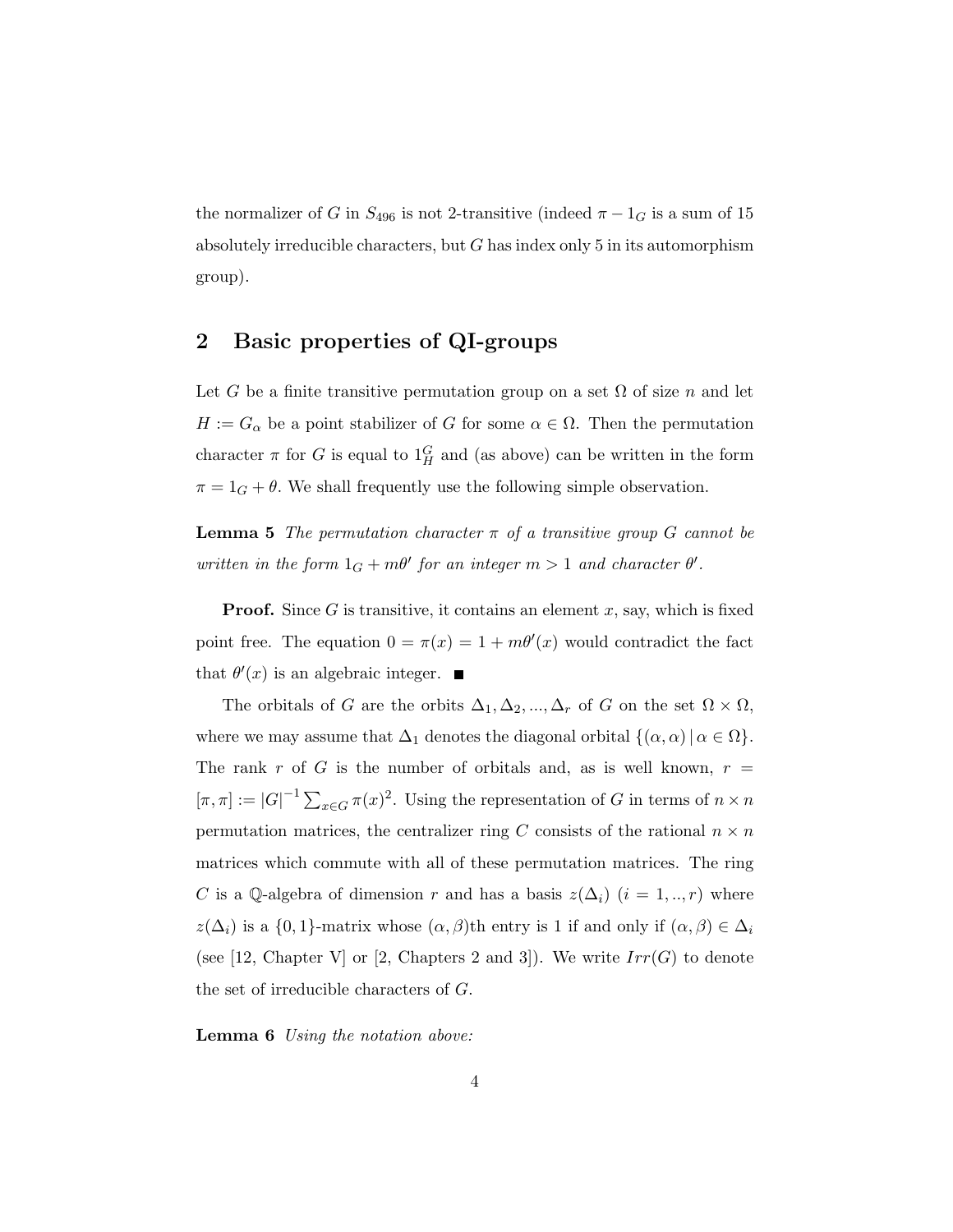(a) If  $G$  is a QI-group then  $G$  is primitive.

(b) A transitive group G is a QI-group if and only there exists  $\chi \in Irr(G)$ such that  $\theta = \chi_1 + ... + \chi_s$  where  $\chi_1, ..., \chi_s$  are the distinct Galois conjugates over  $\mathbb Q$  of the character  $\chi$ . In particular in this case, the Schur index  $m_{\mathbb Q}(\chi)$ of  $\chi$  is 1 and the rank  $r = [\pi, \pi]$  of G is  $1 + s$ .

(c) A transitive group G is a QI-group if and only if  $\theta := \pi - 1_G$  is not the sum of two rational characters of smaller degrees.

(d)  $G$  is a QI-group if and only if the centralizer ring  $C$  has the form  $1 \oplus F$  where F is a field. Indeed, F must be isomorphic to  $\mathbb{Q}(\chi)$  (the field generated by the values of  $\chi$ ) where  $\chi$  is the character referred to in (b).

Remark 7 For computational purposes we should note that the centralizer ring has a simple representation as a matrix ring of degree r over  $\mathbb Q$  with respect to the basis  $z(\Delta_i)$  (i = 1, ..., r). See, for example, [2, Theorem 3.4].

**Proof.** (a) If G is not primitive, then there exists a subgroup M such that  $H \langle M \rangle \langle G \rangle$ . Now  $\pi = (1^M_H)^G$ . However, since  $M \neq H$ ,  $1^M_H =$  $1_M + \eta$  where  $\eta$  affords a rational representation, and  $\pi = 1_M^G + \eta^G$ . Since  $M \neq G$ , the representation for  $1_M^G$  decomposes into at least two rational representations and  $\eta^G$  provides at least one more rational component. Thus G cannot be a QI-group.

(b) First, the condition is sufficient, since if  $\theta = \chi_1 + ... + \chi_s$  where the  $\chi_i$  are distinct Galois conjugates, then  $\theta$  cannot be written as a sum of two rational valued characters, and so a rational representation affording  $\theta$ cannot be written as sum of representations of smaller degree. Thus  $G$  is a QI-group.

Conversely, suppose that G is a QI-group. Then  $\theta$  is the character of a Qirreducible rational representation, and as such has the form  $m(\chi_1 + ... + \chi_s)$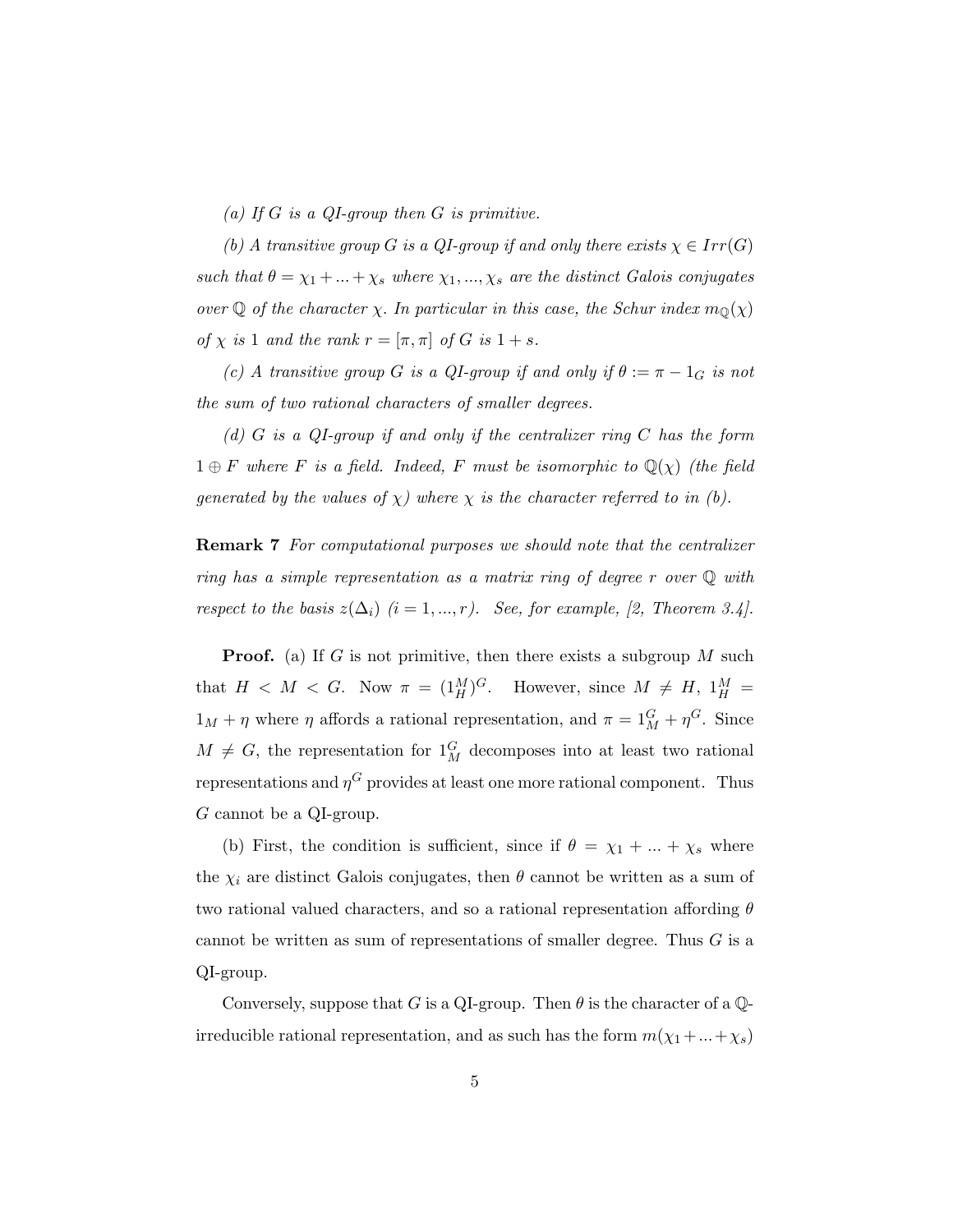where  $\chi_i$  is a full set of Galois conjugates of some irreducible character  $\chi$ , and  $m := m_{\mathbb{Q}}(\chi)$  is the Schur index of  $\chi$  (and hence of all  $\chi_i$ ) (see [11, Corollary (10.2)]). Now Lemma 5 shows that  $m = 1$ .

(c) Follows at once from (b).

(d) The permutation representation for G is equivalent over  $\mathbb Q$  to a linear representation  $\tau$  in block diagonal form

$$
\tau(x) = diag(1, v(x))
$$

where v is a Q-irreducible representation of G affording  $\theta$ . It follows that the centralizer ring C in the matrix ring  $Mat(n, \mathbb{Q})$  has the form  $\mathbb{Q} \oplus F$  where F is the centralizer ring of the matrices  $v(x)$   $(x \in G)$  in  $Mat(n-1, \mathbb{Q})$  and  $\dim_{\mathbb{Q}} C = 1 + s$  by (b) and the remarks at the beginning of this section. We know that F is a division ring by Schur's lemma. Since  $m_{\mathbb{Q}}(\chi) = 1$ , the character  $\chi$  can be afforded by an absolutely irreducible representation  $\rho$  over  $\mathbb{Q}(\chi)$ . Thus there exists  $c \in GL(n-1, \mathbb{Q}(\chi))$  such that

$$
c^{-1}v(x)c \mapsto diag(\rho_1(x), ..., \rho_s(x))
$$

where  $\rho_i(x)$  is an absolutely irreducible character affording  $\chi_i$  obtained by applying a suitable Galois automorphism to the entries of  $\rho(x)$ . (Note that  $\mathbb{Q}(\chi)$  is a subfield of a cyclotomic field and is a Galois extension of  $\mathbb{Q}$ .) Schur's lemma now shows that the centralizer of the set of matrices  $c^{-1}v(x)c$  $(x \in G)$  in the matrix ring  $Mat(n-1,\mathbb{Q}(\chi))$  consists of all block diagonal matrices of the form  $diag(\gamma_1 1, \gamma_2 1, ..., \gamma_s 1)$  with  $\gamma_i \in \mathbb{Q}(\chi)$  and so has the form  $\mathbb{Q}(\chi)\oplus\mathbb{Q}(\chi)\oplus...\oplus\mathbb{Q}(\chi)$ . This ring contains  $c^{-1}Fc$ , so F is commutative and hence is a field. Projection onto one of the coordinates shows that  $F$ can be embedded into  $\mathbb{Q}(\chi)$ .

Finally  $[\mathbb{Q}(\chi) : \mathbb{Q}] = s$  because  $\chi$  has s Galois conjugates. Thus  $[F : \mathbb{Q}] =$ dim<sub>Q</sub>  $C - 1 = s = [\mathbb{Q}(\chi) : \mathbb{Q}]$ , and so  $F \cong \mathbb{Q}(\chi)$ . ■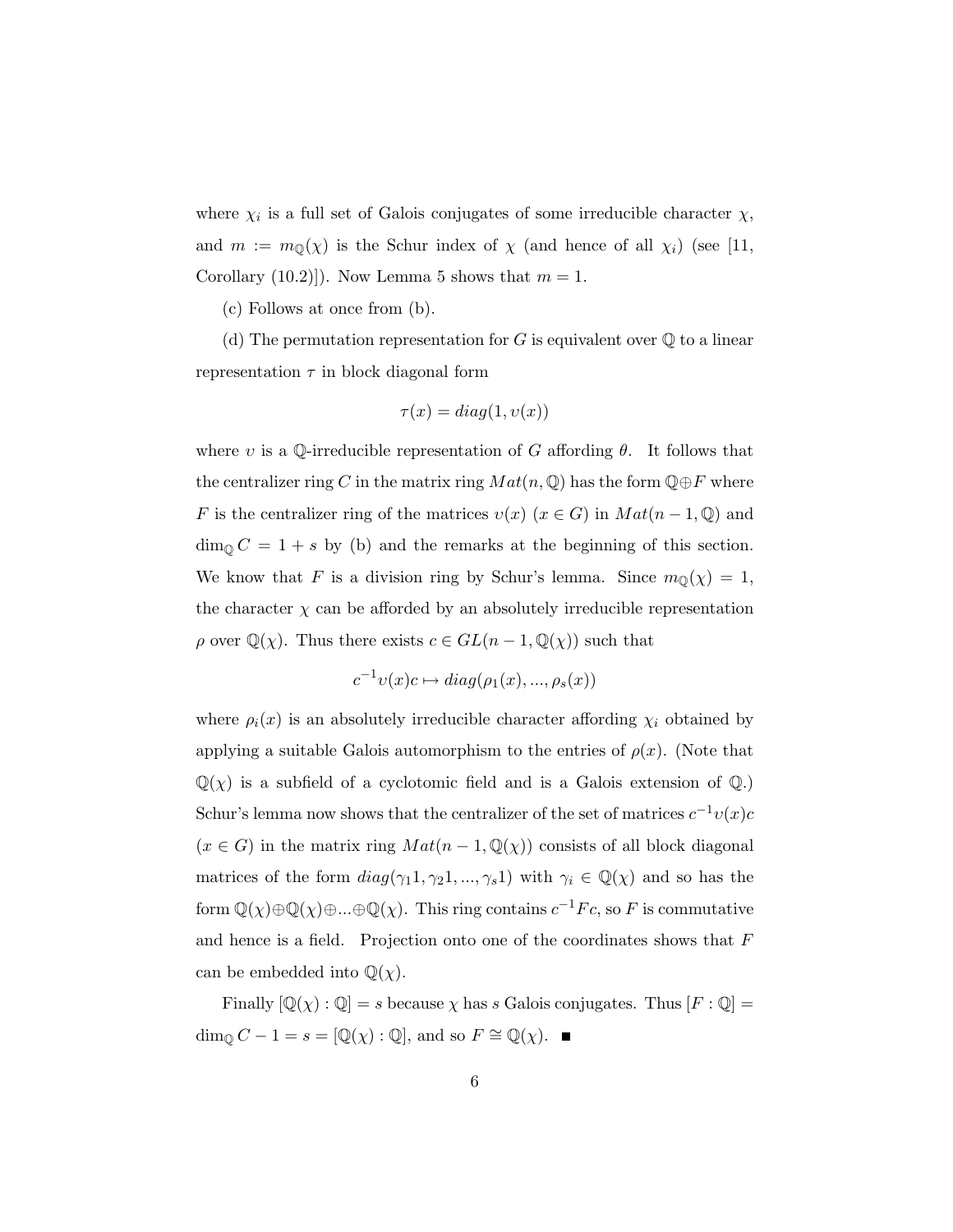Let  $E$  be the field extension of  $\mathbb Q$  generated by a primitive eth root of 1 in  $\mathbb C$  where e is the exponent of G. Then E is a Galois extension of  $\mathbb Q$  and the values of the characters of every subgroup of G lie in  $E$ . Put  $A := Gal(E/\mathbb{Q})$ . Then for any normal subgroup M of G we have that the group  $A \times G$  acts on the set of characters of M via  $\phi^{(\nu,x)}(u) := \phi(xux^{-1})^{\nu}$ (for each character  $\phi$  with  $(\nu, x) \in A \times G$  and  $u \in M$ ).

**Lemma 8** Let  $G$  be a transitive group and let  $M$  be a nontrivial normal subgroup. Suppose that the restriction of the natural character  $\pi$  of G to M has the form  $\pi_M = 1_M + (\phi_1 + ... + \phi_t)$  with each  $\phi_i \in Irr(M)$ . Note that (with the notation above)  $A \times G$  maps the set  $\{\phi_1, ..., \phi_t\}$  onto itself since  $\pi$ is invariant under  $A \times G$ . Then:

(a) G is a QI-group if and only if the  $\phi_i$  are distinct and  $A \times G$  acts transitively on  $\{\phi_1, ..., \phi_t\}$ . In particular, in this case all the  $\phi_i$  have the same degree.

(b) If G is a QI-group, then each nontrivial normal subgroup M is  $3/2$ transitive. Moreover, if  $M$  is regular, then  $M$  is abelian.

**Proof.** (a) Write  $\pi = 1_G + (\chi_1 + ... + \chi_s)$  where the  $\chi_i \in Irr(G)$ , and let  $\Gamma_i \subseteq Irr(M)$  be the set of irreducible constituents of  $(\chi_i)_M$ . Since the  $\chi_i$  are irreducible, Clifford's theorem shows that each  $\Gamma_i$  is an orbit under G.

If the  $\phi_i$  are distinct and  $A \times G$  acts transitively on  $\{\phi_1, ..., \phi_t\}$ , then the  $\Gamma_i$  are distinct and A acts transitively on  $\{\Gamma_1, ..., \Gamma_s\}$ . Thus the  $\chi_i$  are distinct and A is transitive on  $\{\chi_1, ..., \chi_s\}$ . Hence G is a QI-group by Lemma 6.

Conversely, suppose that  $G$  is a QI-group. Then  $A$  acts transitively on  $\{\chi_1, ..., \chi_s\}$  and hence on  $\{\Gamma_1, ..., \Gamma_s\}$ . Thus  $A \times G$  acts transitively on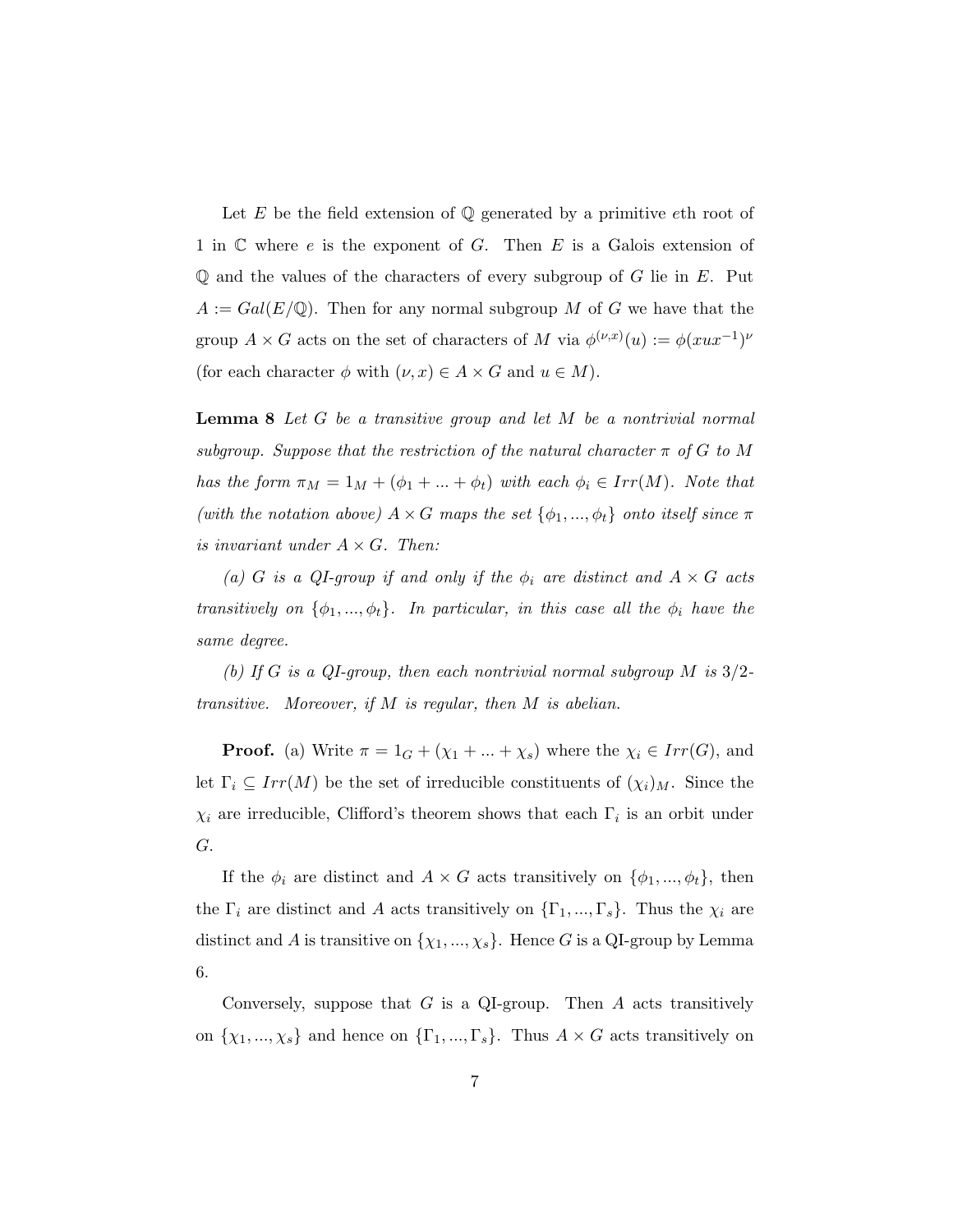$\Gamma_1 \cup ... \cup \Gamma_s = \{\phi_1, ..., \phi_t\}.$  In particular, the multiplicity  $[\pi_M, \phi_i]$  in  $\pi_M$ of each of the  $\phi_i$  is the same. Since M is a nontrivial normal subgroup of a primitive group,  $M$  is transitive, and so Lemma 5 shows that each constituent of  $\pi_M$  has multiplicity 1. This shows that the  $\phi_i$  are distinct.

(b) We have shown in (a) that for every nontrivial normal subgroup M of G the nontrivial irreducible constituents of  $\pi_M$  are all of the same degree, say d. Since  $M$  is transitive, a theorem of Frame (see [12, Theorem 30.2]) shows that this condition implies that all nontrivial suborbits of M also have length d. This shows that M is  $3/2$ -transitive. Finally, if M is regular, we have  $d = 1$ . Then the (faithful) character  $\pi_M$  is a sum of linear characters and so  $M$  is abelian.

Remark 9 The nontrivial suborbits of M all have the same length if and only if every 2-point stabilizer  $M_{\alpha\beta}$  ( $\alpha \neq \beta$ ) has the same size. Criterion (b) can be applied to eliminate many groups as potential QI-groups by simply checking the sizes of the orbits of a point stabilizer for a single normal subgroup M. Programs such as GAP can compute the orbits of a point stabilizer very efficiently, so the condition is easily verified.

#### 3 Proof of Theorem 3

We have already shown that every QI-group is primitive (Lemma  $6(a)$ ) and 3/2-transitive (Lemma 8(b)).

According to the O'Nan-Scott theorem, primitive groups fall into five classes: (i) groups of affine type (where the socle is a regular elementary abelian group); (ii) groups with regular nonabelian socles; (iii) groups of almost simple type (where the socle is simple nonabelian); (iv) groups of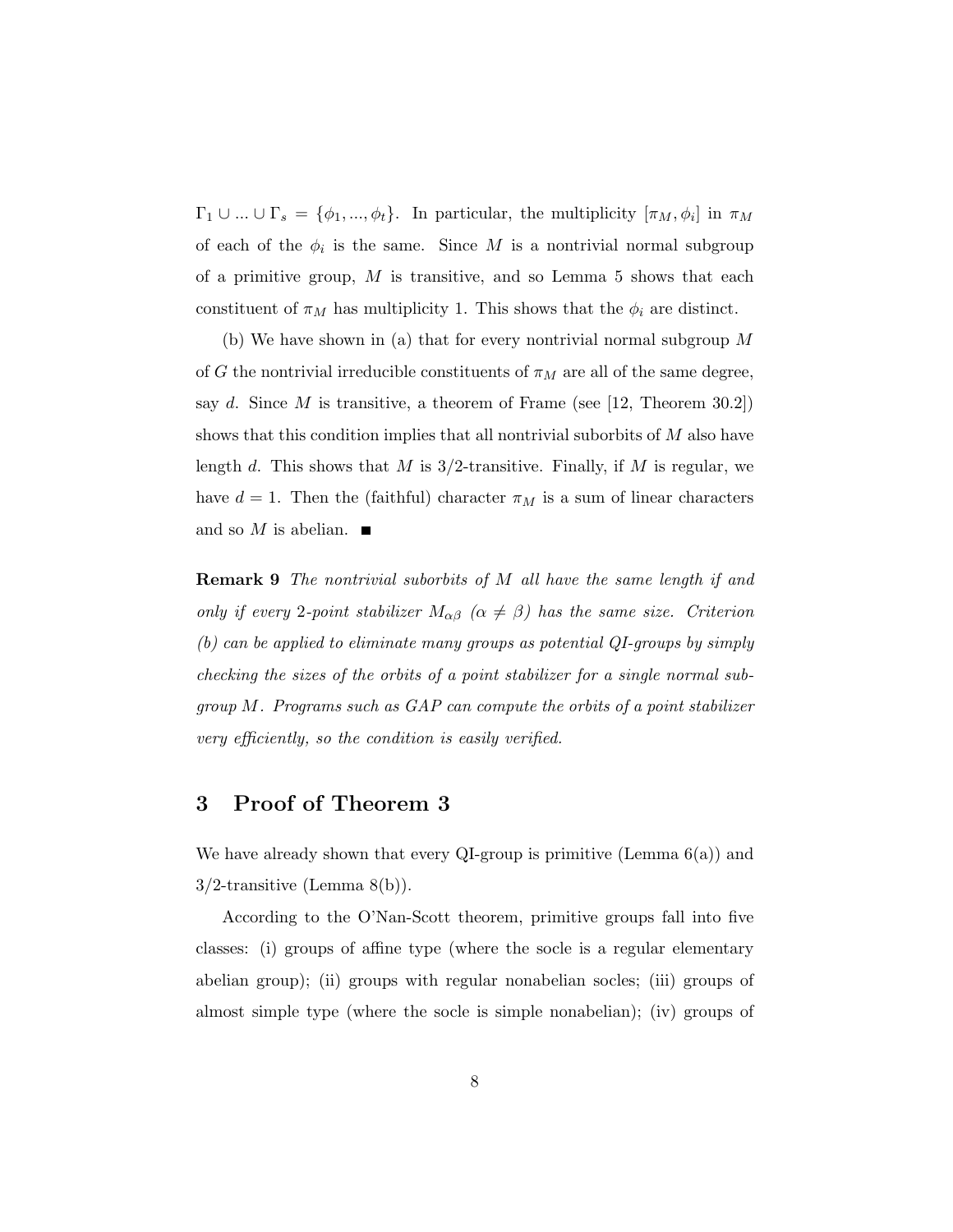diagonal type; and  $(v)$  groups of wreath product type (see, for example,  $[4,$ Chap. 4]).

Lemma  $8(b)$  shows that a QI-group cannot be of type (ii), so to complete the proof of Theorem 3 it is enough to show that no primitive group of type  $(iv)$  or  $(v)$  is a QI-group.

Suppose that a primitive group  $G$  is of type (iv) (diagonal type). Then the socle M of G has the form  $M = T<sup>m</sup>$  where T is a simple nonabelian group with  $m > 1$ , and the permutation action is equivalent to the following action on  $\Omega$ . Consider the equivalence relation  $\sim$  on the set  $T^m$  given by  $(a_1, ..., a_m) \sim (a'_1, ..., a'_m)$  provided there exists  $t \in T$  such that  $a'_i = ta_i$  for each *i*. Let  $[a_1, ..., a_m]$  denote the equivalence class containing  $(a_1, ..., a_m)$ , and let  $\Omega$  be the set of all equivalence classes (so  $|\Omega| = |T|^{m-1}$ ). Then  $M=T^m$  acts on  $\Omega$  via

$$
[a_1, ..., a_m]^{(x_1, ..., x_m)} := [a_1^{x_1}, ..., a_m^{x_m}]
$$

The stabilizer  $M_{[a,1,...,1]}$  of  $[a,1,...,1]$  equals  $\{(a^{-1}xa,x,...,x) | x \in T\}$ , and the two-point stabilizer  $M_{[a,1,\ldots,1]}\cap M_{[1,1,\ldots,1]}$  equals  $\{(x,x,\ldots,x)\,|\,x\in C_T(a)\}$ and so has size  $|C_T(a)|$ . Since T is a nonabelian simple group, it contains nontrivial elements a, b such that  $|C_T(a)| \neq |C_T(b)|$ . Thus the two-point stabilizers of  $M$  are not all of the same size and so Lemma  $8(b)$  shows that  $G$  is not a QI-group.

Now suppose that we have a primitive group  $G$  of type  $(v)$  (wreath product type). In this case the socle M of G has the form  $U^s$  with  $s > 1$ . The group  $U$  is a direct product of one or more isomorphic nonabelian simple groups and acts transitively but nonregularly on a set  $\Delta$ , and M acts on  $\Delta^s$  with the product action. If  $\alpha$  and  $\beta$  are distinct points in  $\Delta$ , then  $M_{(\alpha,\alpha,...,\alpha)} = U_\alpha \times U_\alpha \times ... \times U_\alpha$  and  $M_{(\beta,\alpha,...,\alpha)} = U_\beta \times U_\alpha \times ... \times U_\alpha$ . Thus,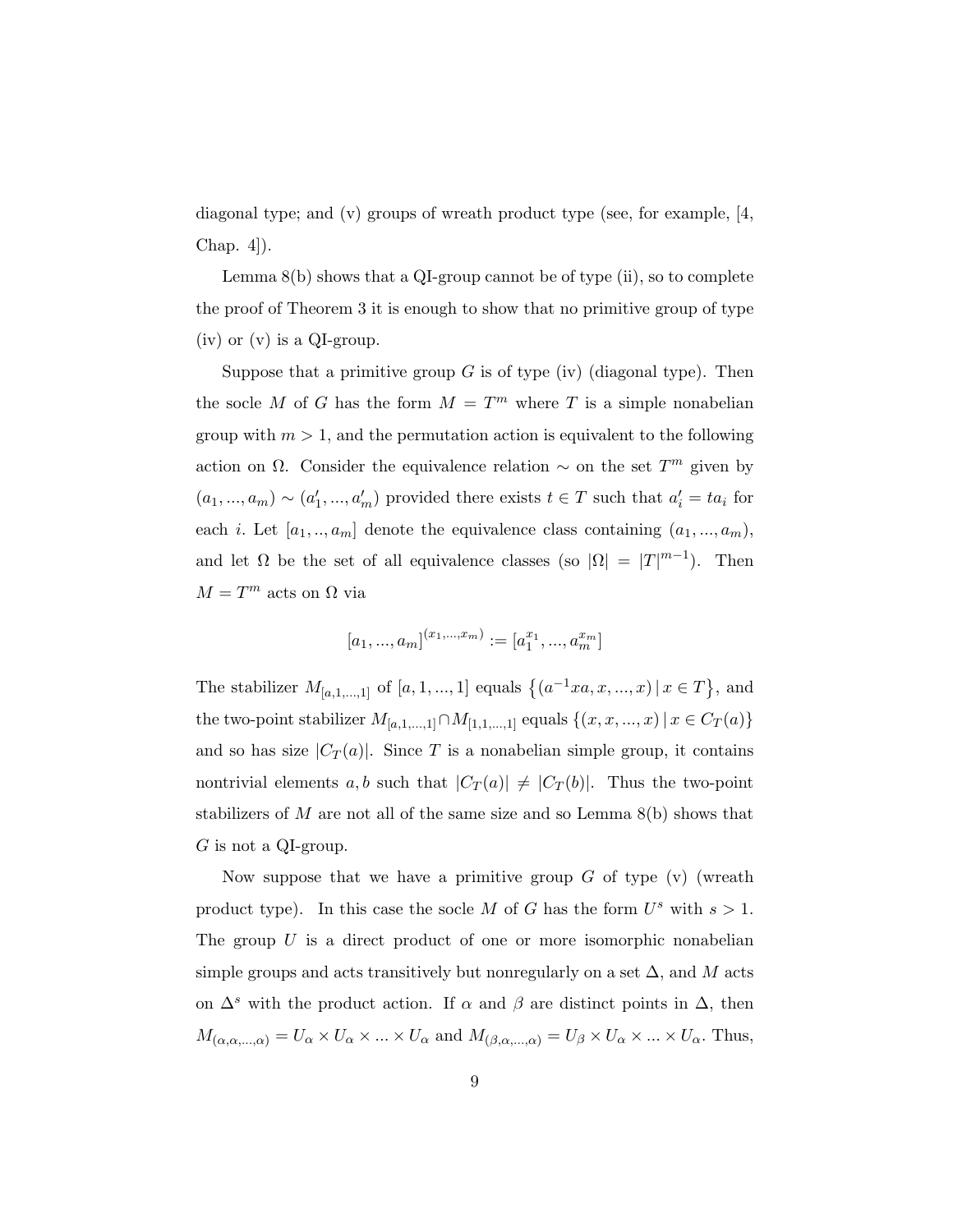since  $U$  is not regular, the two-point stabilizers

$$
M_{(\alpha,\alpha,...,\alpha)} \cap M_{(\beta,\beta,...,\beta)} = U_{\alpha\beta} \times U_{\alpha\beta} \times ... \times U_{\alpha\beta}
$$

and

$$
M_{(\alpha,\alpha,\dots,\alpha)} \cap M_{(\beta,\alpha,\dots,\alpha)} = U_{\alpha\beta} \times U_{\alpha} \times \dots \times U_{\alpha}
$$

have different sizes for suitable  $\alpha$  and  $\beta$ . Again Lemma 8 shows that G is not a QI-group. This completes the proof of the theorem.

**Remark 10** More generally, it is shown in [1] that any primitive permutation group with a multiplicity-free permutation character is of type (i), (ii),  $(iv)$  or  $(v)$  with further restrictions in the last two cases.

Using GAP  $[6]$  and its library of primitive groups of degree  $\lt$  1000, a direct search was made for QI-groups which have simple socles but are not 2-transitive. GAP's table COHORTS PRIMITIVE GROUPS and the function ONanScottType were used to determine the simple socles which occur for each degree. The lengths of the suborbits of these simple permutation groups were then computed and Lemma  $8(b)$  applied taking M as the socle. This criterion eliminated all but four cases of simple socles in this range:  $A_7$  in degree 21 (rank 3),  $PSL(2,8)$  in degree 28 (rank 4),  $PSL(2,16)$  in degree 120 (rank 8), and  $PSL(2,32)$  in degree 496 (rank 16). A more careful examination of these four cases showed that in degrees 21 and 120 there are no QI-groups which are not 2-transitive. In degree 28 there is a unique example of a simply transitive QI-group  $(PSL(2,8))$ , and in degree 496 there are two examples  $(PSL(2, 32)$  and  $PSL(2, 32).5)$ . These results led us to conjecture the following theorem.

**Theorem 11** (a) Every QI-group with socle isomorphic to  $A_d$  ( $d \geq 5$ ) is 2-transitive.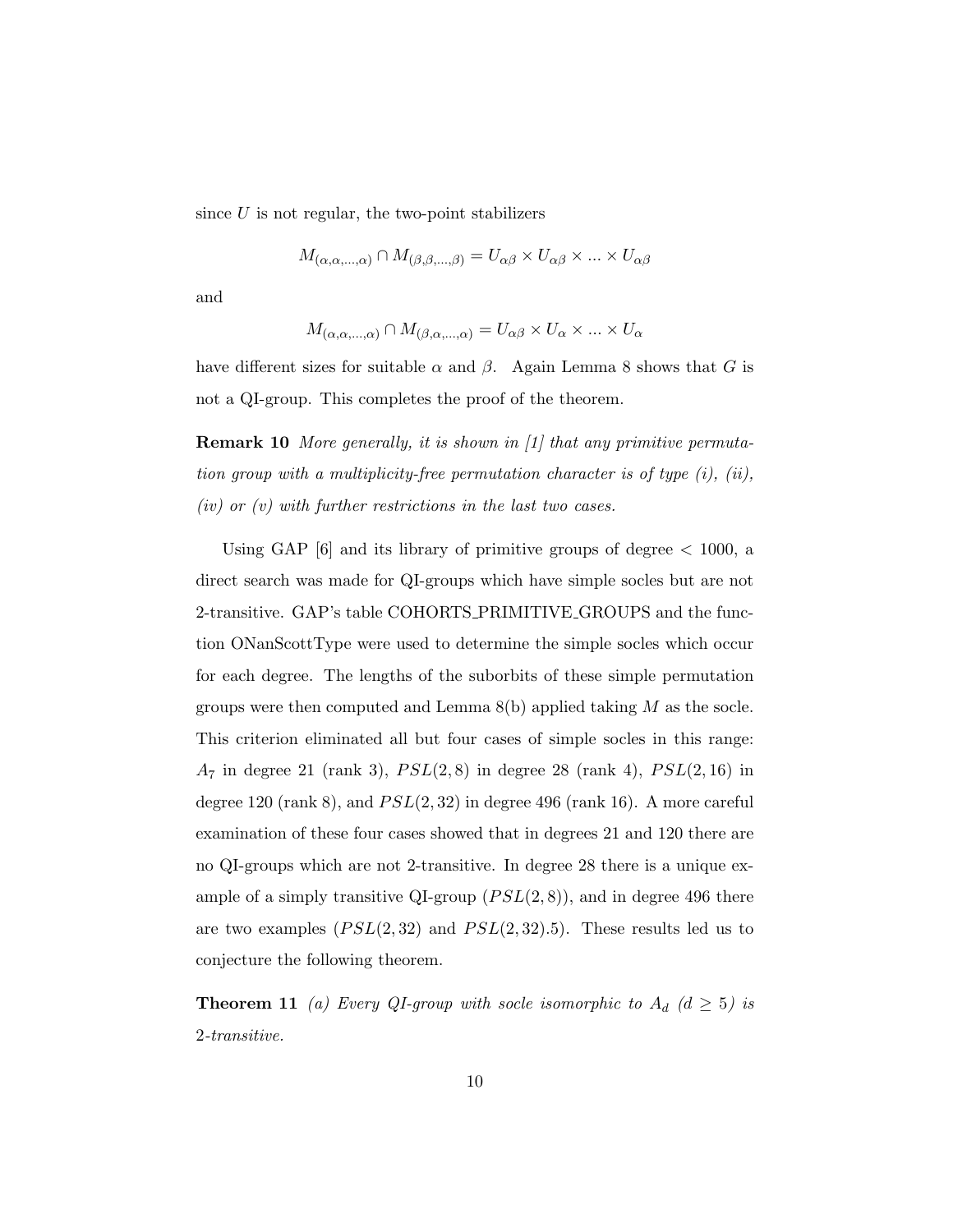(b) If a QI-group of degree n has socle isomorphic to  $PSL(2,q)$  and is not 2-transitive, then  $q = 2^k$  for some integer  $k > 2$  with  $2^k - 1$  prime and  $n = 2^{k-1}(2^k-1)$ . Conversely, in the latter case we always have examples of simply transitive groups which are QI-groups.

**Proof.** (a) Suppose that  $\chi \in Irr(A_d)$  is not rational valued. Since every character of  $S_d$  is rational valued, the induced character  $\chi^{S_d}$  is rational and it is easily verified that  $\chi^{S_d}(u) = \chi(u) + \chi(tut^{-1})$  for all  $u \in A_d$  where  $t \in S_d \setminus A_d$ . Hence  $\{\chi, \chi^t\}$  is a set of Galois conjugate characters of  $A_d$  and  $\chi^{S_d}$  is irreducible.

Now suppose that G is a QI-group of degree n with socle type  $A_d$  and that G is not 2-transitive (so  $n > d$ ). Then  $G \cong A_d$  or  $S_d$ , and  $G \not\cong S_d$ because all irreducible characters of  $S_d$  are rational. Hence  $G \cong A_d$  and from what we have just shown the permutation character  $\pi = 1_G + \chi + \chi^t$ for some  $\chi \in Irr(A_d)$  and  $t \in S_d \setminus A_d$ . Moreover, this is the restriction of a permutation character  $\pi' = 1_{S_d} + \chi^{S_d}$  of  $S_d$  of degree n with  $\chi^{S_d}$  irreducible. Hence  $G$  is a normal subgroup of a 2-transitive permutation representation of  $S_d$ .

However, when  $d > 7$  it is well known that the only 2-transitive permutation representation of  $S_d$  is the natural representation of degree d (see, for example, [4, Exercise 7.7.1]). Thus  $d \leq 7$ , and a routine examination of the cases  $d = 5, 6, 7$  completes the proof.

(b)  $M := PSL(2,q)$  is a nonabelian simple group when  $q > 3$  and has order  $q(q^2-1)$  when q is even and order  $\frac{1}{2}q(q^2-1)$  when q is odd. The number  $n_d$  of irreducible characters of a degree d is given by the following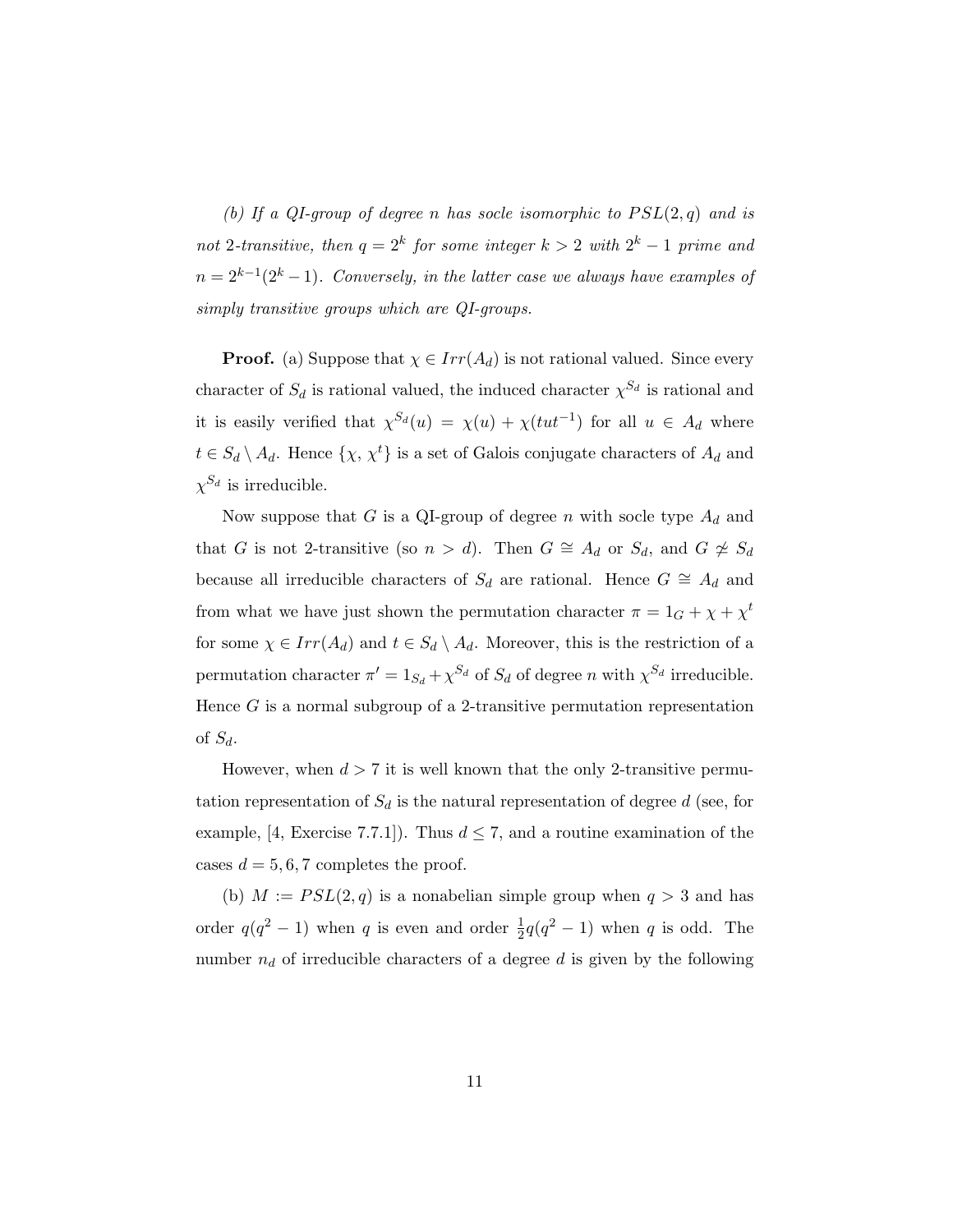table (see, for example, [5, Section 38]):

| Degree                                                                |  |                                       | 1 $q = 1$ $q = 1$ $\frac{1}{2}(q+1) = \frac{1}{2}(q-1)$ |  |
|-----------------------------------------------------------------------|--|---------------------------------------|---------------------------------------------------------|--|
| $q$ even                                                              |  | 1 1 $\frac{1}{2}(q-2)$ $\frac{1}{2}q$ |                                                         |  |
| $q \equiv 1 \pmod{4}$ 1 1 $\frac{1}{4}(q-5)$ $\frac{1}{4}(q-1)$       |  |                                       |                                                         |  |
| $q \equiv 3 \pmod{4}$   1   1 $\frac{1}{4}(q-3)$   $\frac{1}{4}(q-3)$ |  |                                       |                                                         |  |

Suppose that G is a QI-group of degree n which is not 2-transitive and has M as its socle. Then Lemma 8 shows that  $n = 1 + ld$  where d is the degree of an irreducible character and  $1 < l \leq n_d$ . First consider the case where  $d=\frac{1}{2}$  $\frac{1}{2}(q+\varepsilon)$  with  $\varepsilon = \pm 1$  (and so q odd). In this case  $l = 2$  and  $n = q+1+\varepsilon$ . Since  $n \mid |M|$ , we conclude that  $n = q$ ,  $\varepsilon = -1$  and  $q \equiv 3 \pmod{4}$ . But n is the index of a point stabilizer in  $M$  and it was already known to Galois that  $PSL(2,q)$  can only have a subgroup of index q when q is a prime  $\leq 11$ (see [9, page 214]). It is now easy to check (for example, [3]) that in each of these cases  $M$  is 2-transitive.

Now look at the case where  $d = q + \varepsilon$  with  $\varepsilon = \pm 1$ . Since  $n \mid |M|$  and  $GCD(d, n) = 1$ , we can write  $n = rs$  where  $r = GCD(q, n) = GCD(q, 1 +$  $l(q + \varepsilon)$ ) =  $GCD(q, l + \varepsilon)$  and  $s = GCD(q - \varepsilon, n) = GCD(q - \varepsilon, 2l + \varepsilon)$ . Hence  $n = 1 + l(q + \varepsilon) = rs \leq (l + \varepsilon)(2l + \varepsilon)$ , and so  $l \geq \frac{1}{2}$  $\frac{1}{2}q - \varepsilon$ . Since  $l \leq n_{q+\varepsilon}$ , we conclude that q is even,  $\varepsilon = 1$  and  $l = \frac{1}{2}$  $\frac{1}{2}(q-2)$ . This implies that  $n = 1 + ld = \frac{1}{2}$  $\frac{1}{2}q(q-1)$  and the point stabilizers of M have order  $2(q+1)$ . The classification of subgroups of  $PSL(q)$  (see, for example, [9, page 213]) shows that these point stabilizers are dihedral groups and are maximal in M. Consider any prime  $p | q + 1$ . Then  $p > 2$  (because q is even) and every dihedral subgroup of M of order  $2(q + 1)$  has the form  $N_M(P)$  where P is a Sylow p-subgroup of M. Thus these dihedral groups form a single class of conjugates in  $M$ . In particular, up to equivalence, there is a unique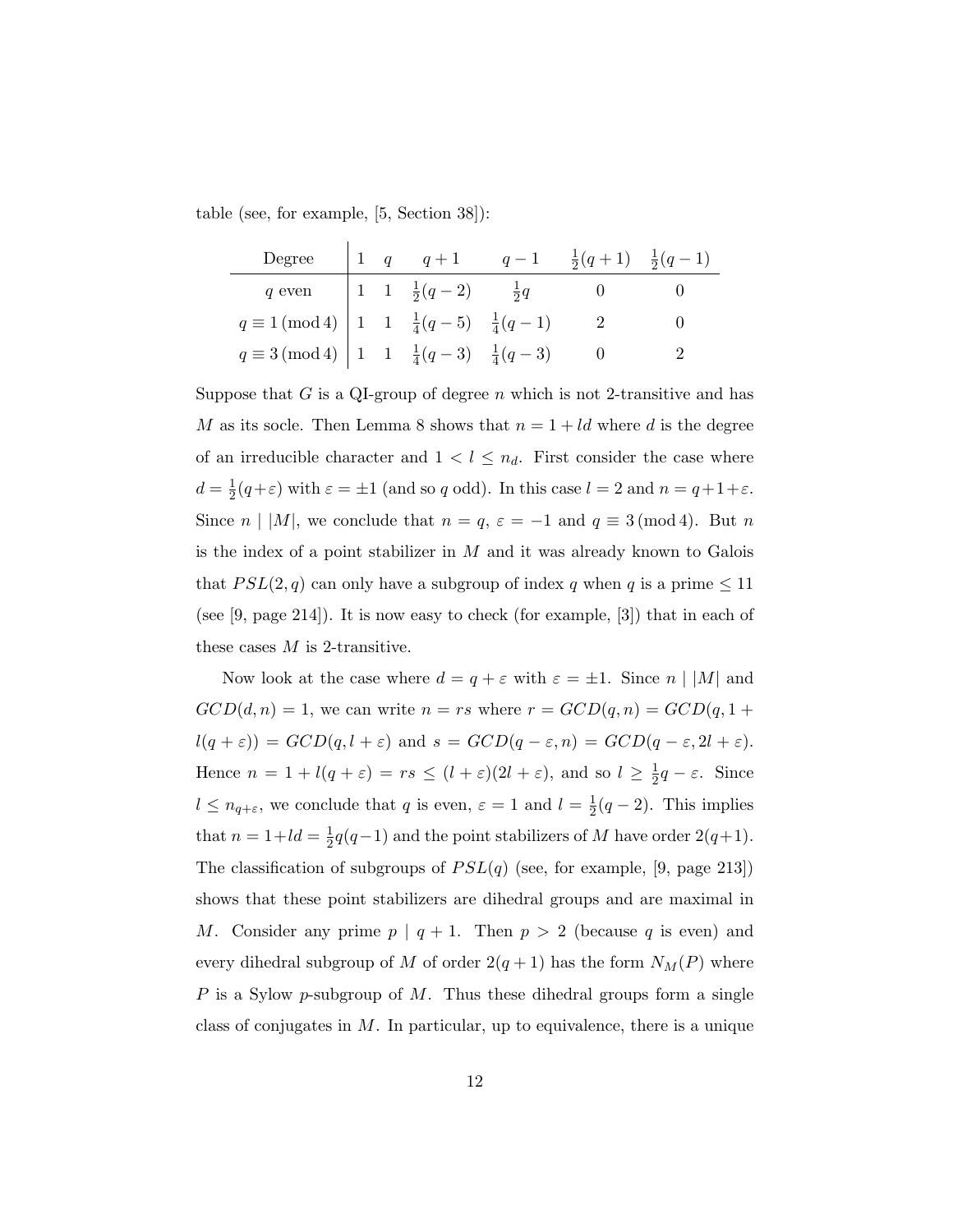primitive permutation representation of M of degree  $\frac{1}{2}q(q-1)$ .

We have thus reduced to the case where  $M = PSL(2, 2^k) = SL(2, 2^k)$ and  $n = 2^{k-1}(2^k - 1)$  and have to determine when there is a QI-group G with  $M \leq G \leq Aut(M)$  for this degree. We consider more carefully the characters of degree  $q + 1$  for M. Consider the elements

$$
c := \begin{bmatrix} 1 & 0 \\ 1 & 1 \end{bmatrix}
$$
 and  $a := \begin{bmatrix} \gamma & 0 \\ 0 & \gamma^{-1} \end{bmatrix}$  where  $\gamma$  is a primitive root for  $GF(2^k)$ 

in M and let  $\rho$  be a primitive  $(2<sup>k</sup> - 1)$ th root of 1 in C. It is shown in [5, Section 38] that characters  $\chi_l$   $(l = 1, ..., \frac{1}{2})$  $\frac{1}{2}(2^k-2)$  of degree  $2^k+1$  for M take the values:

$$
\chi_l(1) = 2^k + 1, \ \chi_l(c) = 1, \ \chi_l(a^i) = \rho^{il} + \rho^{-il} \ (i = 1, ..., 2^{k-1} - 1)
$$

and that  $\chi_l$  is 0 on the other classes.

Since all elements of order 2 in  $M$  are conjugate to  $c$ , we can choose an element b in M of order  $2^k + 1$  so that some point stabilizer  $M_\alpha = \langle b, c \rangle$ . This dihedral group has exactly  $2^k + 1$  elements of order 2. Since the natural permutation character of M is  $\pi = (1_{M_{\alpha}})^M$ , Frobenius reciprocity shows that

$$
[\pi, \chi_l] = [1_{M_\alpha}, (\chi_l)_{M_\alpha}] = \frac{1}{2(2^k + 1)} \left\{ 2^k + 1 + (2^k + 1) \cdot 1 \right\} = 1
$$

for each l. Counting degrees now gives  $\pi = 1_M + (\chi_1 + ... + \chi_{2^{k-1}-1}).$ 

Finally, the group of outer automorphisms of  $PSL(2, 2<sup>k</sup>)$  has order k and we can choose representatives of the corresponding cosets of the group of inner automorphisms in  $Aut(PL(2, 2^k))$  as the group automorphisms induced by the automorphisms of the field  $GF(2^k)$  (see [3, page xvi]). Moreover, each of the latter automorphisms maps  $a \mapsto a^{2^j}$  for some j, and so its action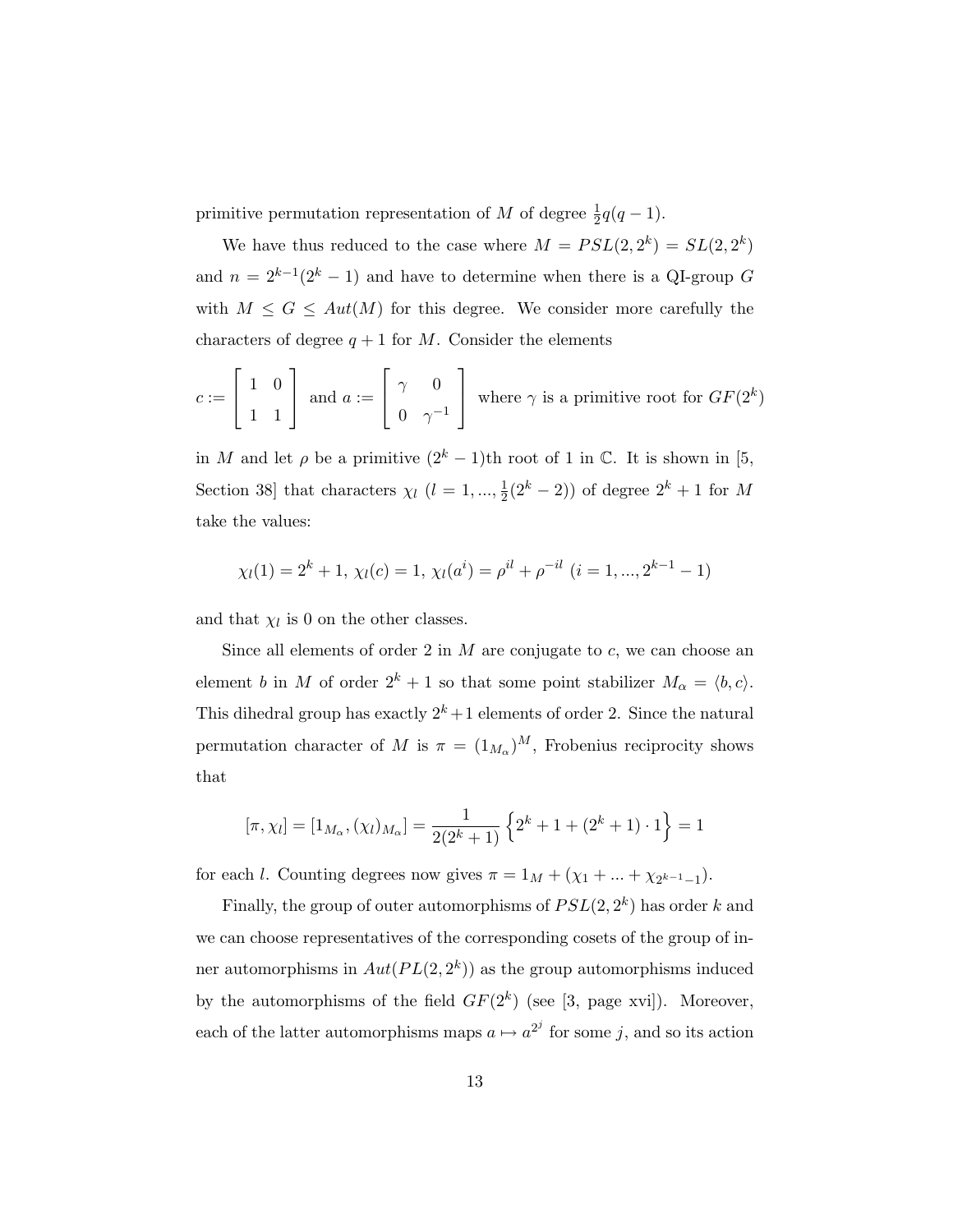on  $\{\chi_1, ..., \chi_{2^{k-1}-1}\}\$  is equivalent to the action of a Galois automorphism which maps  $\rho \mapsto \rho^{2^j}$ . Thus any group G of degree  $2^{k-1}(2^k-1)$  with M as its socle acts on the set of characters of  $M$  as a group of Galois automorphisms. Hence Lemma  $8(a)$  shows that G is a QI-group if and only if the characters  $\chi_1, ..., \chi_{2^{k-1}-1}$  are Galois conjugates. Since the values of these characters all lie in  $\mathbb{Q}(\rho + \rho^{-1})$  this is equivalent to the condition that the Galois group  $B := Gal(\mathbb{Q}(\rho + \rho^{-1})/\mathbb{Q})$  acts transitively on  $\{\chi_1, ..., \chi_{2^{k-1}-1}\}\$ . If  $2^k - 1$  is a prime then, for each l not divisible by  $2^k - 1$ , there is a Galois automorphism which maps  $\rho^i + \rho^{-i} \mapsto \rho^{il} + \rho^{-il}$  for  $i = 1, ..., 2^{k-1} - 1$  and so B acts transitively on  $\{\chi_1, ..., \chi_{2^{k-1}-1}\}$ . Conversely, if  $2^k - 1$  is not prime, then  $|B|=\frac{1}{2}$  $\frac{1}{2}\phi(2^k-1) < 2^{k-1}-1$  and so B cannot be transitive. Hence we conclude that G is a QI-group if and only if  $2^k - 1$  is a prime. ■

## 4 Proof of Theorem 4

Let G be a transitive group of affine type with socle  $M$  (so  $M$  is a regular, elementary abelian *p*-group of order  $p^d$  for some prime *p*). Then *G* is of degree  $n := p^d$  and is a semidirect product  $M \cdot H$  where H (a point stabilizer) is isomorphic to a subgroup of  $Aut(M) \cong GL(d, p)$  acting on the vector space M by conjugation. The group G is primitive if and only if H acts irreducibly on  $M$  (see, for example, [4, Sect. 4.7]). The permutation action of  $H$  as a point stabilizer of  $G$  is equivalent to its action as a group of automorphisms of M (fixing the identity element). The set of scalars in  $GL(d, p)$  forms the centre of  $GL(d, p)$ . This set corresponds (in multiplicative notation) to the subgroup  $Z \leq Aut(M)$  consisting of the automorphisms  $u \mapsto u^k$   $(u \in M)$ for  $k = 1, ..., p - 1$ .

**Theorem 12** With the notation above, the transitive group  $G = M \cdot H$  is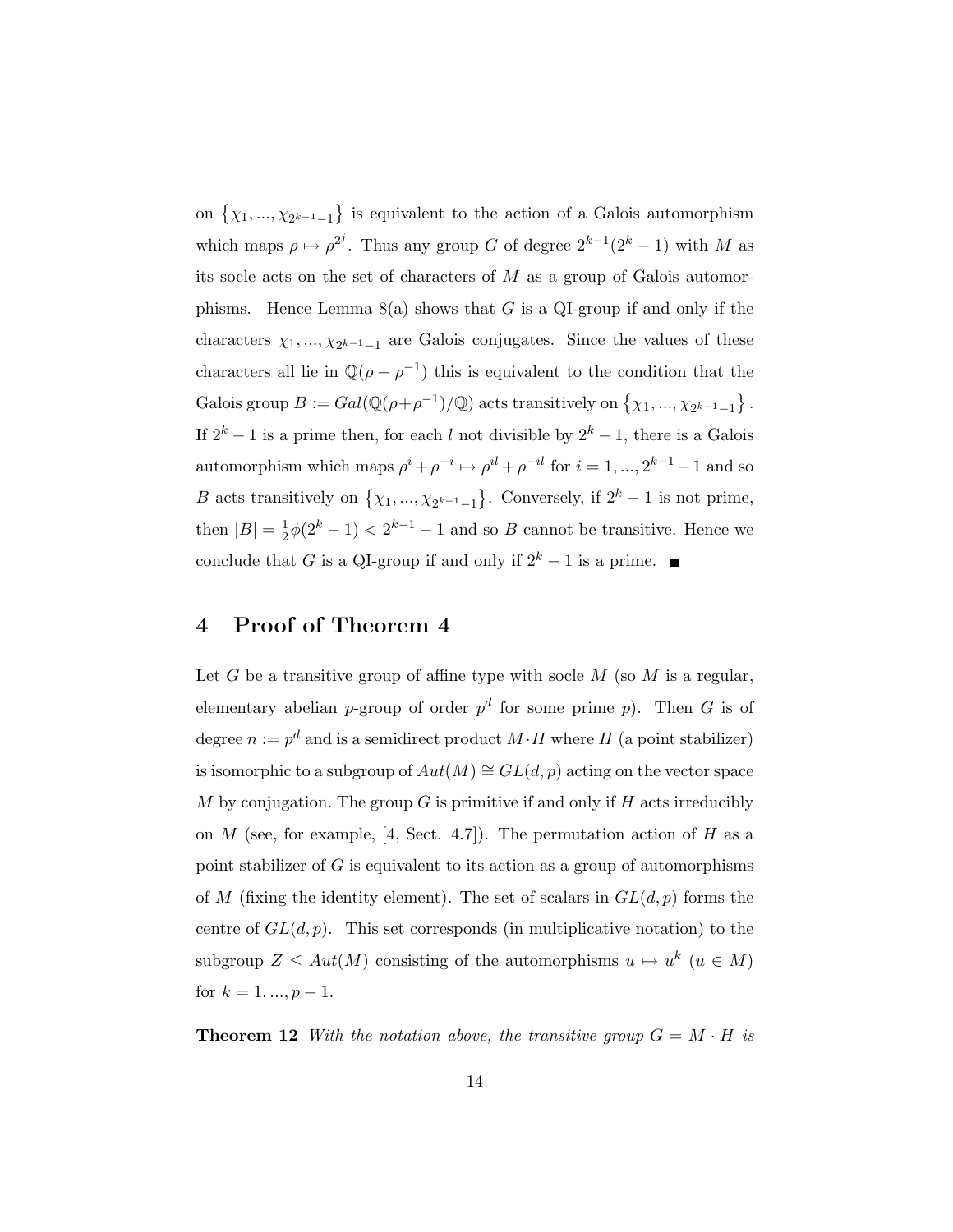#### a QI-group if and only if  $\overline{G} := M \cdot (HZ)$  is 2-transitive.

**Proof.** Let  $G = M \cdot H$  be a transitive group of affine type and let  $\pi:=1_G+(\chi_1+\ldots+\chi_s)$  be the permutation character of  $G$  where the  $\chi_i$  are irreducible characters of G. Since M is regular, the restriction  $\pi_M$  of the permutation character to  $M$  is the character of the regular representation. Because M is abelian, this implies that  $\pi_M = \sum_{\lambda \in Irr(M)} \lambda$ . Since M acts trivially on  $Irr(M)$ , Lemma 8 shows that  $A \times H$  acts transitively on  $Irr(M)\setminus$  $\{1_M\}$  if and only if G is a QI-group.

Let  $\omega$  be a primitive pth root of 1. The values of all  $\lambda \in Irr(M)$  lie in  $\mathbb{Q}(\omega)$  and each  $\nu$  in A maps  $\omega$  onto  $\omega^k$  for some  $k \in \{1, 2, ..., p-1\}$ . If  $\omega^{\nu} = \omega^{k}$ , then  $\nu$  acts on  $Irr(M)$  via  $\lambda^{\nu} = \lambda^{k}$  for all  $\lambda \in Irr(M)$  where  $\lambda^k(u) := \lambda(u^k)$  for all  $u \in M$ . Similarly, we have an action of A on M defined by  $u^{\nu} := u^k$ . Then  $A \times H$  acts on both M and  $Irr(M)$  such that  $\lambda^{(\nu,x)}(u^{(\nu,x)}) = \lambda(u)$  for all  $(\nu,x) \in A \times H$ ,  $\lambda \in Irr(M)$  and  $u \in M$ . Therefore, by a lemma of Brauer (see, for example, [11,  $(6.32)$ ]),  $A \times H$  has the same number of orbits on the two sets. Since  $A \times H$  has two orbits on  $Irr(M)$  exactly when G is a QI-group, we conclude that this is also true for its action on M. Thus G is a QI-group if and only if  $A \times H$  has two orbits on M (which are necessarily  $\{1\}$  and  $M \setminus \{1\}$ ).

Finally, the image in  $Aut(M)$  of the action of A is equal to Z. Hence G is a QI-group if and only if  $HZ$  has two orbits on M or, equivalently, if and only if  $\bar{G} := M \cdot (HZ)$  is 2-transitive.

Since  $|\bar{G}:G|$  divides  $|Z| = p-1$ , Clifford's theorem implies the following.

**Corollary 13** The rank of a QI-group of affine type and degree  $p^d$  is of the form  $1+s$  where  $s \mid p-1$ , so the rank is at most p. In particular a QI-group of affine type and degree  $2^d$  is necessarily 2-transitive.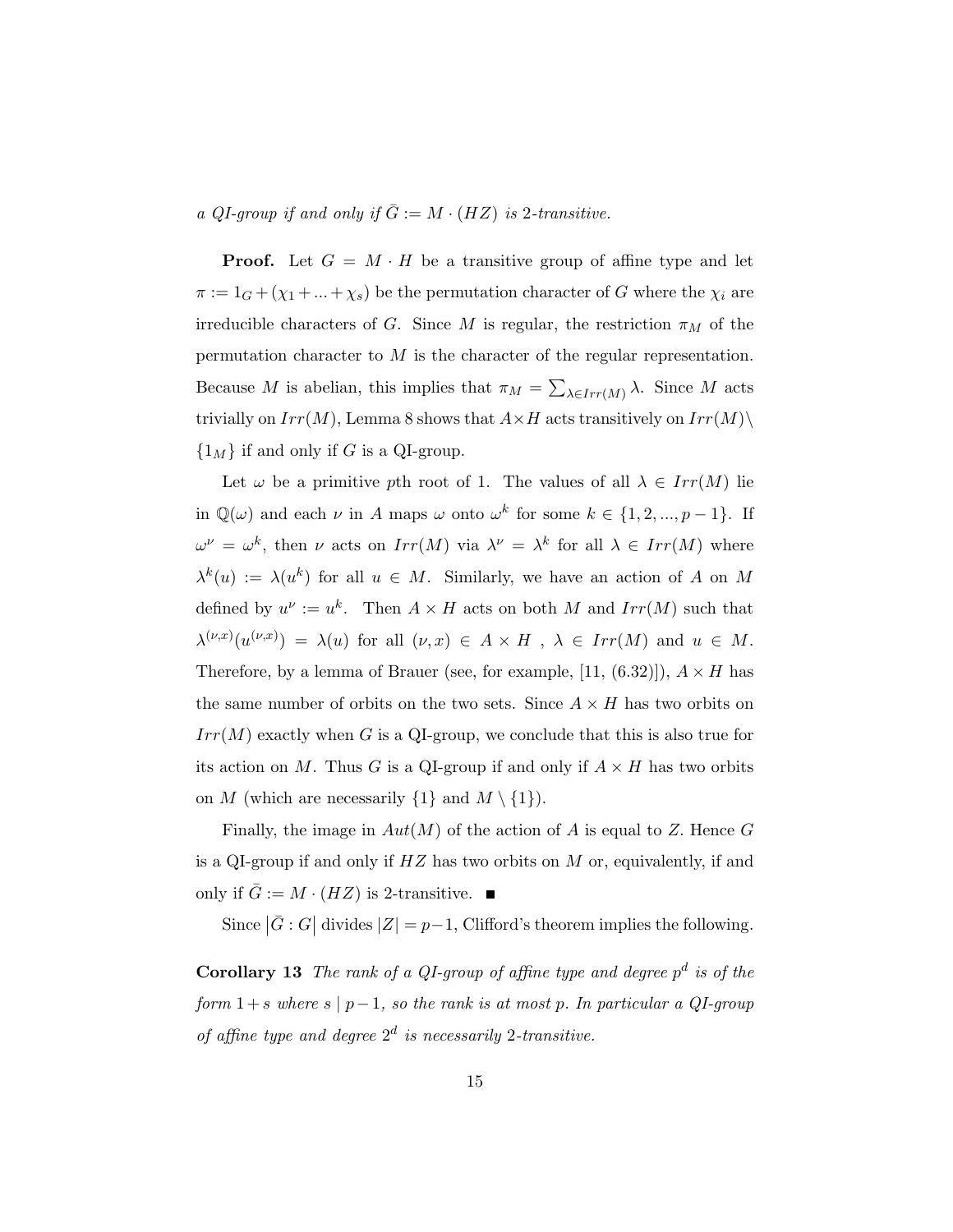A solvable primitive group is necessarily of affine type, and Huppert has given a complete description of all 2-transitive solvable groups. With a small number of exceptions, a 2-transitive solvable group of degree  $p^d$  is a subgroup of the extended affine group  $A\Gamma L(1,p^d)$  (see [10, Chap. XII Theorem 7.3]). Using this fact, it is not difficult to construct examples of solvable QI-groups. A description of the nonsolvable 2-transitive groups of affine type is more complicated but has been determined by Hering in a series of papers (see [7], [8] and related papers). A summary of Hering's work is given in [10, Chap. XII page 386]

Here are two nontrivial examples of nonsolvable QI-groups of affine type.

Example 14 There exist sharply 2-transitive permutation groups of degrees  $29^2$  and  $59^2$ , respectively. In each case the one-point stabilizer has the form  $SL(2,5) \times Z$  where the centre Z is cyclic of order 7 and 29, respectively (see  $[10, Chap. XII, Theorem 9.4]$ ). These two permutation groups contain subgroups of the forms  $29^2 : SL(2,5)$  and  $59^2 : SL(2,5)$ . The theorem above shows that they are QI-groups of ranks 7 and 29, respectively.

### References

- [1] R.W. Baddeley, 'Multiplicity-free and self-paired primitive permutation groups, J. Algebra 162 (1993) 482–530.
- [2] P.J. Cameron, Permutation Groups (Cambridge University Press, Cambridge, 1999).
- [3] J.H. Conway, R.T. Curtis, S.P. Norton, R.A. Parker and R.A. Wilson, Atlas of Finite Groups (Oxford University Press, Oxford, 1985).